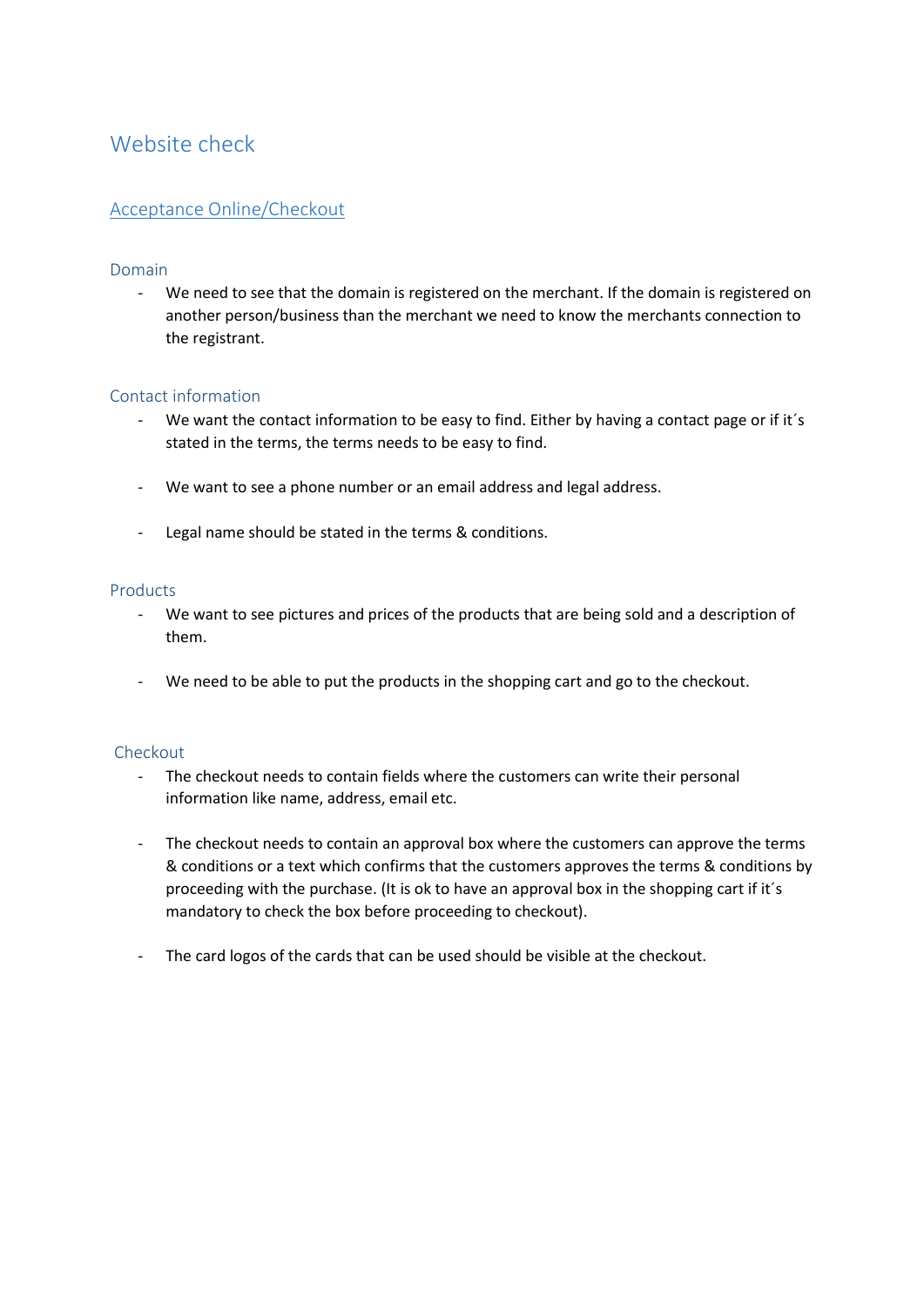## Terms & Conditions

- Legal name needs to be stated in the terms.
- Information about when the cards are being debited needs to be stated.
- Information about VAT & which currencies that can be used needs to be stated. (if this is not stated on another place on the website)
- Information about shipping cost & expected delivery time needs to be stated. (if this is not stated on another place on the website)
- Information about complaint rights, minimum 2 years (3 years for Sweden) needs to be stated in the terms. If this is not applicable for the specific business it needs to be stated in the terms (food, services etc).
- Information about withdrawal rights (minimum 14 days) needs to be stated in the terms. If this is not applicable for the specific business it needs to be stated in the terms (food, services etc).

#### Privacy policy

Privacy policy needs to be stated on the website. It should contain information about how the merchant use their customers personal information and that the merchant does not give any personal information to any third party unless it´s necessary to complete the order.

## MOTO

We need to see a website, a product sheet, a catalog or similar where we can see the products, prices and contact information.

## APP

Same requirements as for Acceptance Online/Checkout. If the APP can´t be viewed by a website, print screens is needed.

#### Card On Invoice

We need to see which products that are being sold and the prices of the products. We also need to see contact information.